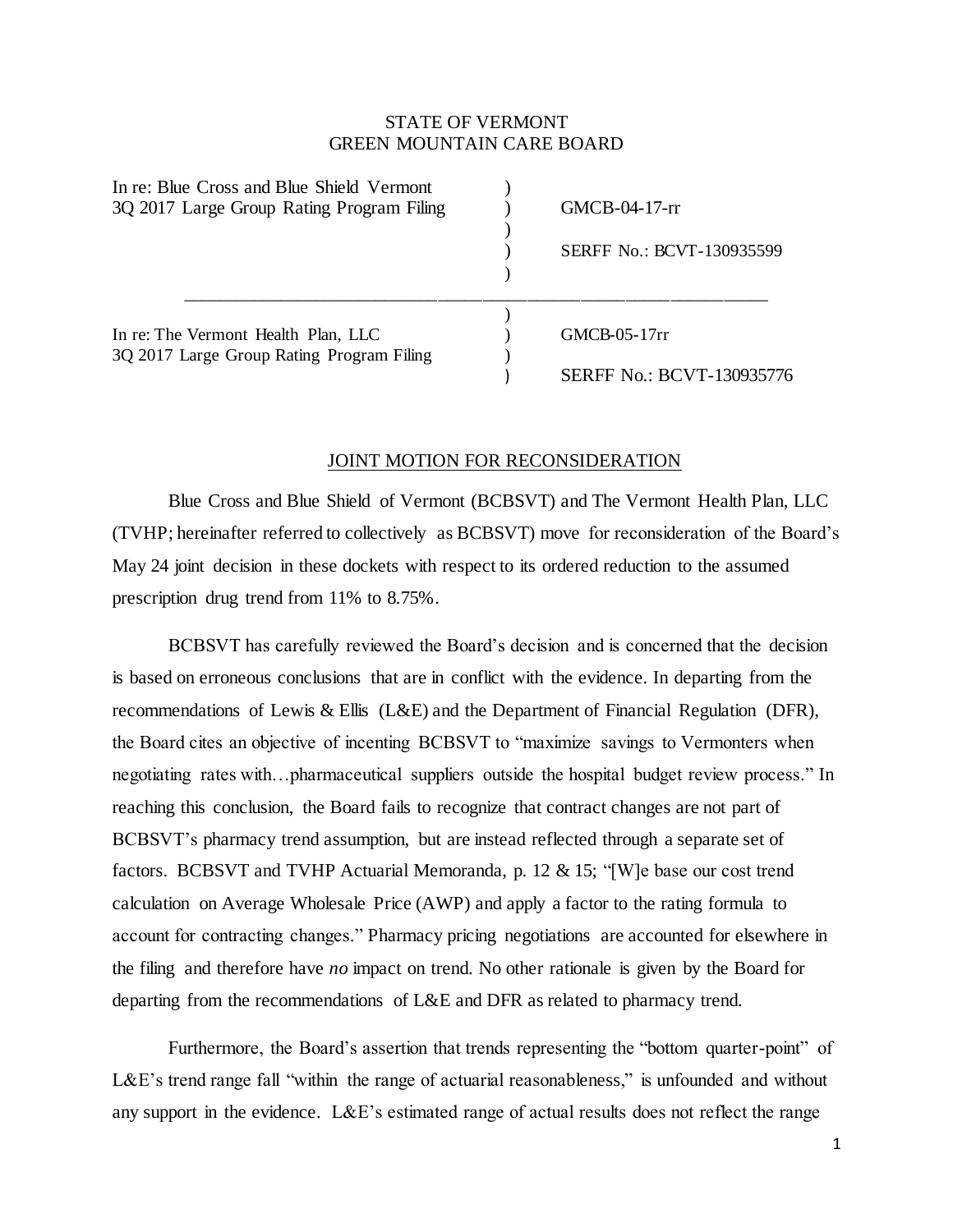of reasonable actuarial assumptions, but rather the amount by which actual results may vary "due to random fluctuations and unpredictable changes in the market." L&E Amended Opinion, p. 7. This sort of random fluctuation and unanticipated change is the basis for a contribution to member reserves (CTR) that exceeds the "minimum" necessary to keep pace with increases in total claims costs. The range of actual results should not be confused with a range of reasonable actuarial assumptions. To the contrary, trends on the low end of the estimated range of actual results are *less* likely to occur than trends in the middle of the range. Id. It is unreasonable to select an intentionally less likely assumption in the absence of some factor that lends more credibility to the less likely result. No such factor exists in the evidence. In fact, L&E agrees that BCBSVT's pharmacy trend methodology and results are "reasonable and appropriate." Id. pp. 7- 9.

Finally, the Board's assertion that trends selected by choosing the "bottom quarter-point" of a range of estimated results will produce premium rates that are "adequate to cover the carrier's anticipated claims expenses" is erroneous. To the contrary, selecting a trend assumption at the "bottom-quarter-point" of the range results in a lower likelihood of realization and makes it more likely that the resulting premium rates will be inadequate. L&E p. 7, f.n. 9; see also, DFR Solvency Opinion, p. 2 ("Over the long term, charging premium rates that are inadequate can result in assets that are too low and liabilities that are too high, which presents a material and direct threat to the solvency of the insurer. . . Charging a higher or lower rate merely makes it more or less likely that the rate will be adequate...."). Moreover, rate inadequacy is ultimately an issue impacting access to care: "We see no wisdom in sacrificing Vermonters' access to health insurance coverage...by making unfounded cuts to rates that meet actuarial standards, in favor of short term gains in affordability." GMCB Decision GMCB-008-16rr.

We do not request reconsideration of the Board's decision with respect to medical trend because we agree that BCBSVT should "conduct its negotiations with Vermont hospitals on a trajectory that reflects the Board's hospital budget reviews." This was the intention of our February filing in question, which was filed before the Board announced its hospital budget targets in March 2017. We urge the Board to limit hospital budget increases in accordance with the decision in this docket, and we will align our negotiations with providers accordingly.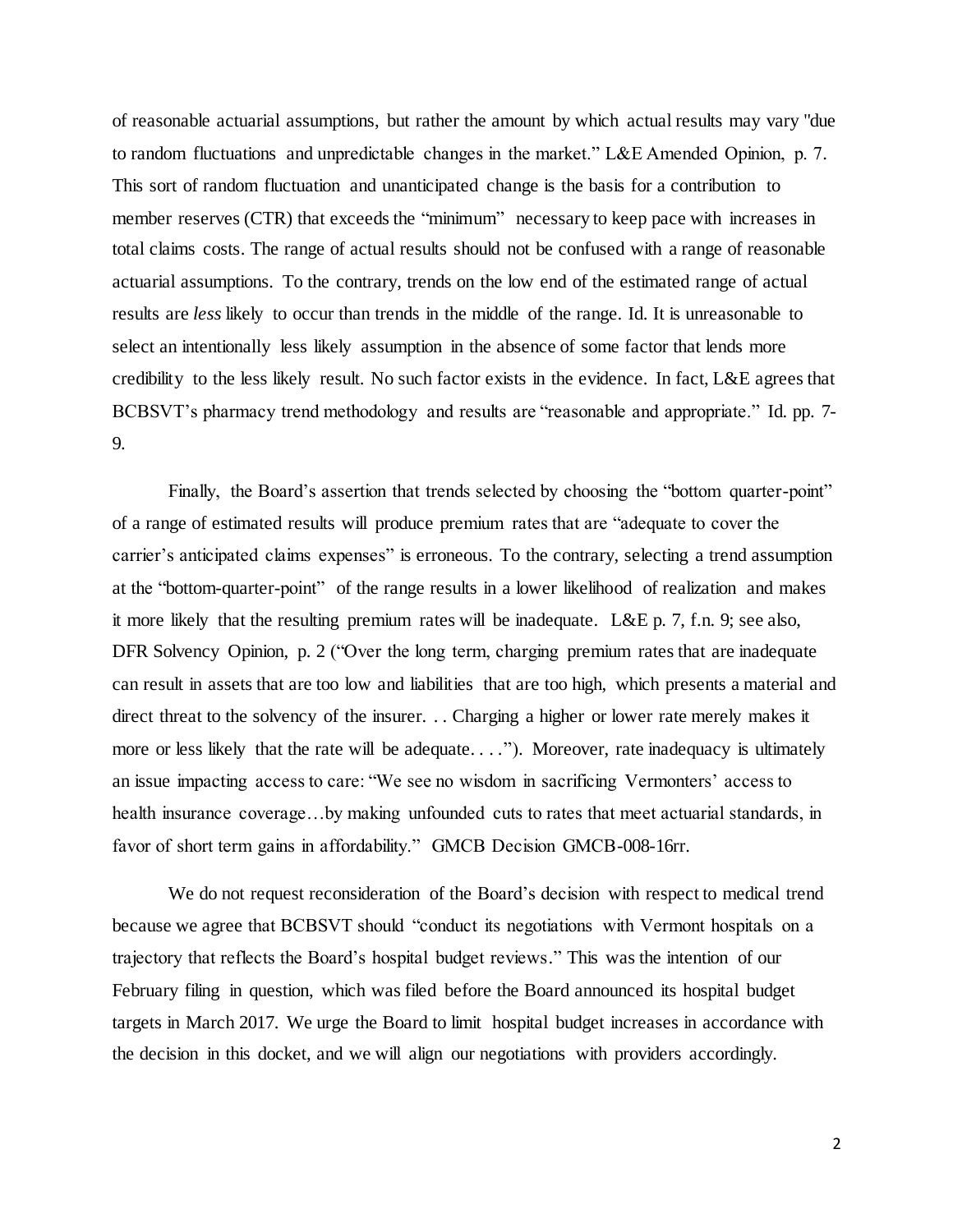However, we note for the record that several assertions made by the Board in its Conclusions of Law are without legal (or practical) foundation.

Most importantly, BCBSVT's ability to "bring its considerable market share to bear on its negotiations with providers" is dependent on the extent to which BCBSVT is willing to force its membership to other providers. Competitive pressures within the marketplace and access to care for Vermonters both dictate firmly that such aggressive actions, i.e., leaving one or more large hospitals out of the network for a particular area of the state, are not feasible in Vermont. The Board's own actuary has testified that a carrier's market share is not necessarily indicative of its negotiating strength. "[I]n a state like [Vermont that] doesn't have a whole lot of metropolitan areas, and . . . certain hospitals or provider groups that have more power than others, it can be very difficult for carriers to negotiate even if they do have a lot of membership." Docket 8-16-rr, Tr. 133.

The Board sees rate setting as an "integrated part of the Board's overall efforts to contain medical costs in Vermont." Decision, p. 5, Conclusions ¶ 2. However, underfunding is not cost containment. Health care expenditures will not change because premiums are underfunded – premiums are driven by the underlying cost of health care services, not the converse. Unfounded reductions to rate components only serve to increase the likelihood of underwriting losses and decreases to surplus. DFR Solvency Opinion, p. 3.

Finally, the Board's assumption that selection of trend rates at the "bottom-quarter point" of an estimated range of actual results result in premiums that are "adequate to cover the carrier's expected claims expenses" is not accurate. L&E states clearly, "Each of the numbers within the estimated [trend] range are not equally likely, that is the trends on the low and high end are not as likely to occur as the trends in the middle of the range." L&E p. 7. Selecting a trend assumption with a lower likelihood of realization only makes it more likely that the resulting premium rates will be inadequate. As noted above, the Department of Financial Regulation solvency opinion on this point is very clear. DFR Solvency Opinion, p. 2. The ordered rate reductions make it *more than three times as likely* that BCBSVT's Risk Based Capital (RBC) will fall outside the target range in any given year. Ongoing rate reductions to the "bottomquarter point" of the likely range of actual results leads to RBC falling below the low end of